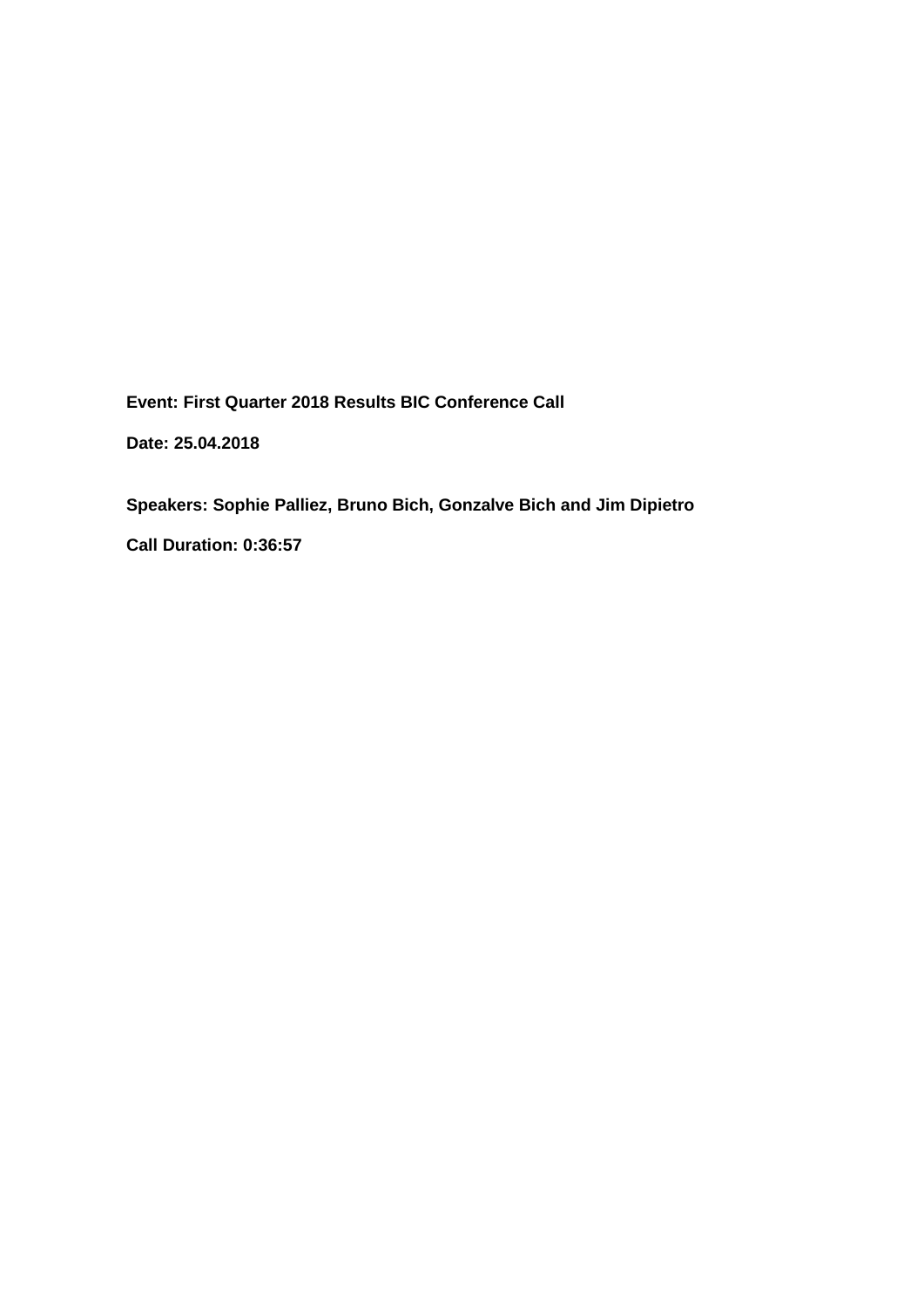**Operator:** Ladies and gentlemen, welcome to the First Quarter 2018 Results BIC's Conference Call. I now hand over to Ms Sophie Palliez, please go ahead.

**Sophie Palliez:** Well, thank you. Good afternoon and good morning for those in the US, and welcome to our Q1 results presentation. As usual, the call will be hosted by Bruno Bich, Chairman and Chief Executive Officer; Jim Dipietro, Chief Financial Officer; and Gonzalve Bich, Chief Operating Officer. We will start by a short presentation of our results, including the main highlights, and then we will go through the usual Q&A session. Let me give the floor to Bruno.

**Bruno Bich:** Thank you Sophie, welcome everybody, thank you for joining in. Let me start with the first quarter key figures, so sales reached €415.4 million, a 1.5% decrease on a year-to-year comparative basis. Europe decreased by 0.4%. North America, a slight decline is due mainly to Shavers. Developing market decreased 3.8% with a soft-performance in Brazil. We will go into more detail in the next slides.

Normalised IFO was €69.6 million compared to €81.1 million last year due to increase in raw material cost, as well as continued investments in human resources and brand support. Normalised IFO was 16.7%, compared to 17.1% last year.

Our EPS was €1.06 flat with last year. Our net cash position at the end of March was €184.6 million compared to €204.9 million at the end of December 2017. Jim will go into more detail regarding the evolution of our net cash position.

Let me now give the floor to Gonzalve who will comment in more details on our performance by category.

**Gonzalve Bich:** Thank you Bruno. Good morning and good afternoon. We'll start with a brief overview of the Stationery markets. If we look at overall Stationery market performance, we continue to win and outperform the market, as we hone activity during key promotional events, build distribution, optimise product mix, and capture incremental e-commerce opportunity. In Europe for example, the total Stationery market declined by 1.5% in value, year-to-date February. We remain the market leader with 17.9 value market share, gaining 0.4 points. The strongest increase was in the UK where we gained 1.7 points, reaching 17.6 value share, particularly, thanks to a good performance in e-commerce and additional distribution. In France, we gained 0.6 points, reaching 37% value market share. In the US, total market was down 2.4% in value, year to date March, in which BIC outperformed, growing 4% in value.

Our Stationery net sales were up in the first quarter by 2% on a comparative basis. If we first look at North America, net sales increased low single digits with a healthy back-to-office promotional period at the beginning of the year, which included a strong performance in our core segments. As it's a high interest area, we will also mention the very solid growth momentum is continuing within e-commerce as we take steps to drive increased brand presence, availability, and convenience online. Our e-commerce sales in general continue to be strong, up nearly 40% year to date.

In Europe, net sales in the quarter were flat, coming off a strong close in 2017, particularly in France and the UK, with expected softness in the quarter. Growth in Eastern Europe is consistent, with Poland and Turkey driving distribution and sales with consumer promotional activity.

Looking now at Latin America, we see low single-digit increases, despite some sales growth challenges in Brazil, for example, with retailer inventory adjustments. The anticipated softening of the Brazilian market, however, was offset by a strong performance in Mexico ahead of the Back-to-School season.

In India, domestic net sales at Cello were flat versus prior year. With a more efficient and streamlined portfolio now in place to ease and encourage consumer trade up, focus has been placed on gaining awareness with impactful brand support. A digital video campaign released this March, for example,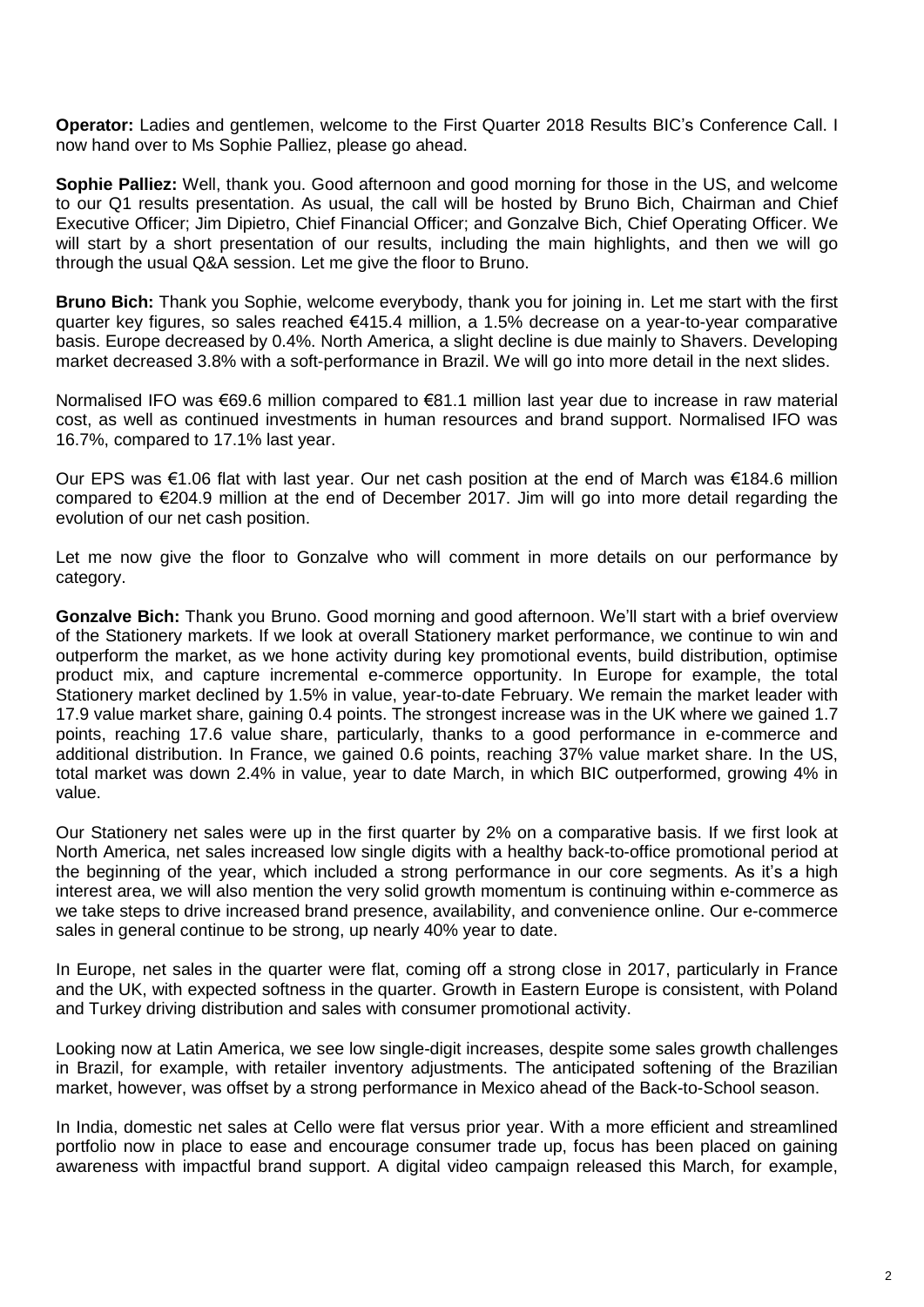based on consumer insight into the relationship between students and their parents, entitled 'Surprise Test,' received 13 million views in its first month alone.

Q1 2018 Stationery normalised IFO margin was 6.3% compared to 3.6% in Q1 2017, with manufacturing efficiency improvements offsetting the unfavourable effect of raw material.

Let me now move to Lighters where net sales were slightly down by 0.5% on a comparative basis. In Europe, net sales increased mid single digit driven by distribution gains, and increased visibility in traditional channels in France and Russia. This was partly offset by declines in Southern Europe, in countries such as Italy, Turkey, and in Germany. In North America, net sales increased low single digit, with improved visibility and a favourable mix effect in the modern mass market, as well as distribution gains in traditional channels and continued e-commerce expansion. Our performance was also driven by pre-buys from major customers, ahead of a mid-single-digit price increase implemented in the second quarter.

Overall performance in Latin America was impacted by Brazil, due to ongoing retailer inventory adjustments. However, in Mexico, we performed well thanks to distribution gains.

Q1 2018 normalised IFO margin for Lighters was 35.7%. This resulted from the increase in raw materials and in brand support, as well as unfavourable fixed cost absorption from category. This was only partially offset by the improvement of manufacturing efficiency.

Turning to Shavers, the disruption of the North American market continues with aggressive competitive pressure from direct-to-consumers players and rapid shift in consumer trends that involve the convenience of online purchase. At the end of March 2018, the total US wet shave market decreased by 4.1% in value, and the one-piece segment declined by 2.8%. While the environment remains challenging, our strong support plans for the brand are starting to play out with performance driven by the following. Firstly, the continued growth of the men's business with a successful launch of BIC Flex 5 Hybrid in 2017, and also distribution gains on large packs of BIC Comfort 3 Hybrid, and BIC Flex 3. Secondly, the performance of our female business continues, thanks to the launch of BIC Soleil Balance and Bella Click.

Sales growth has been challenging. Shaver net sales were down 6.0 % on a comparative basis, in the first quarter versus prior year. Overall, the category was negatively impacted by high promotional pressure and trade inventory management changes. BIC Shavers, however, outperformed the market in a number of key geographies outside the US, thanks to successful new product launches which have all well been received.

If we now look by region, in Europe, net sales decreased low single digit, reflecting a soft market environment in France and in Southern Europe, particularly in Greece and Portugal. However, Eastern Europe performed well with sales in Russia growing four times faster than the market, thanks to BIC Flex 3 Hybrid and new listings and promotional activity in the Ukraine.

In North America, net sales declined high single digit, affected by ongoing market disruption and retailer changes in planogram and inventory management. On a positive note, our new products have been well received by the Trade and consumers.

Finally, in the Middle East and Africa, net sales decreased double digit due to decrease in promotional activity as we anniversary promotional activity linked to the African Football Championships in the first quarter of last year.

IFO margin was 7.9% in Q1, versus 12.3% last year, as a result of net sales decline, notably in the United States, raw material increases, as well as unfavourable fixed cost absorption. I'll now hand it back to Jim for the consolidated results.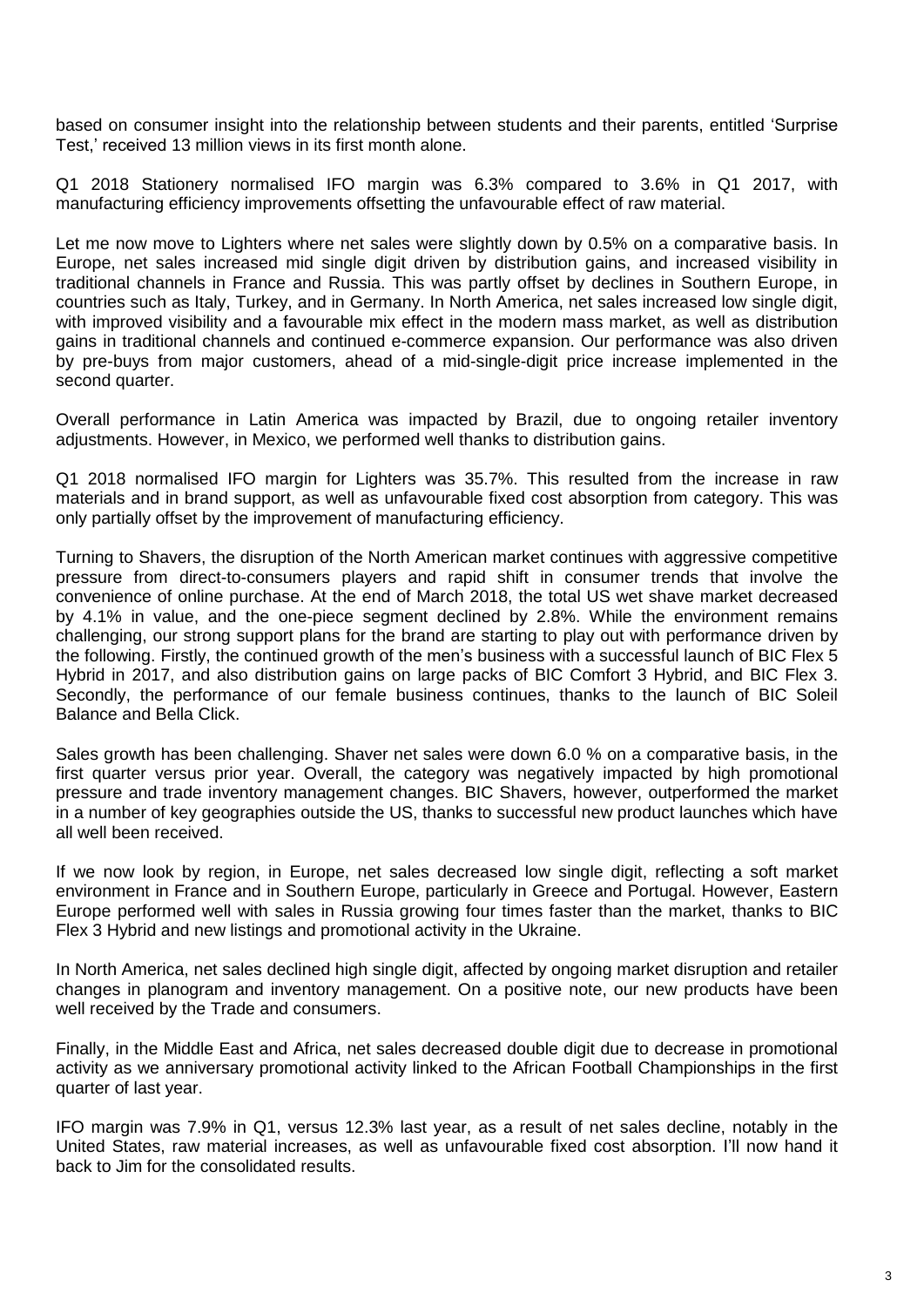**Jim Dipietro:** Thank you Gonzalve. As we review the key elements of the summarized P&L, we see in the first quarter of 2018, net sales were down 12.2%, as reported, and decreased 1.5% on a comparative basis. Gross profit decreased 10.6%, while normalised IFO was down 14.2%.

Slide 10 shows the evolution of net sales between the first quarter of this year, and first quarter 2017. The perimeter impact was a negative 1.5%. This is related to certain BIC Graphic operations in developing markets that were stopped, as well as the closure of Norwood Europe operations in 2017. In addition, the foreign currency translation impact was unfavourable 9.2%. This is mainly due to the US dollar compared to the euro, as well as the Brazilian currency impact.

I will now review the change in first quarter normalised IFO margin compared to last year's first quarter. Cost of production was favourable 1.6 points versus a year ago. While we did realise an increase on raw material cost, it was more than offset by positive impacts and favourable manufacturing variances versus a year ago. As planned, total brand support investments increased by 0.2 points, which include consumer and business development support, advertising and consumer and trade support. Operating expenses and other expenses were higher by 1.8 points in the first quarter of 2018 compared to a year ago.

Slide 12 explains the elements of IFO to net income. We see net finance revenue was negative €2 million compared to a positive €0.7 million a year ago. First quarter 2018 has an unfavourable fair value adjustment to financial assets in US dollars. Income before tax decreased €67.6 million, while the effective tax rate decreased to 28.1%, mainly due to the favourable changes in the US corporate tax reform. Net income group share declined 1.9% to €48.6 million. And finally, EPS group share was €1.06 and stable compared to the first quarter 2017.

Slide 13, we see the main elements of working capital. Inventories increased to reach €476.5 million; trade in other receivables decreased to €441.6 million, trade in other payables were €121.7 million.

On slide 14, we see the summary of the evolution of our net cash position between December of 2017 and March of 2018. Net cash from operating activities was plus €37 million, with €75.2 million in operating cash flow. We had a negative €38.2 million of an impact from working capital, which is mainly driven by inventory increase versus December of 2017. Net Cash was also impacted by the investments in CAPEX, as we invested €27.4 million in the first quarter. Share buyback accounted for an investment of €21.2 million.

This ends the review of our first quarter 2018 consolidated results, and I'll give the floor back to Bruno.

**Bruno Bich:** Thank you Jim. In conclusion, our net sales during the first quarter were negatively impacted by the weakness of the US shaver market, which continues to be disrupted, and a soft performance in Brazil mostly due to inventory adjustment by retailers. On the positive side, Stationery showed encouraging results. We had a solid Back-to-School season in South Africa, with further market share gain, and in North America, it was a good start of the year in the Modern Mass Market and strong growth in e-commerce. Distribution gain and increased in-store visibility supported the lighter category. For the full year 2018, we remain committed to achieving our objective as announced in February. Group net sales to increase between 1% and 3% on a comparative basis, with all categories contributing to growth. Normalised income from operation to be between 17% and 18%.

We are now ready to answer your questions.

**Operator:** Ladies and gentlemen, if you wish to ask a question, please press zero and one on your telephone keypad. And we have our first question from Nicolas Langlet from Exane. Please, go ahead sir.

**Nicolas Langlet:** Hello, good afternoon everyone, I have got four questions please. The first one, you mentioned the impact of favourable manufacturing variances in Q1. Is that something you expect to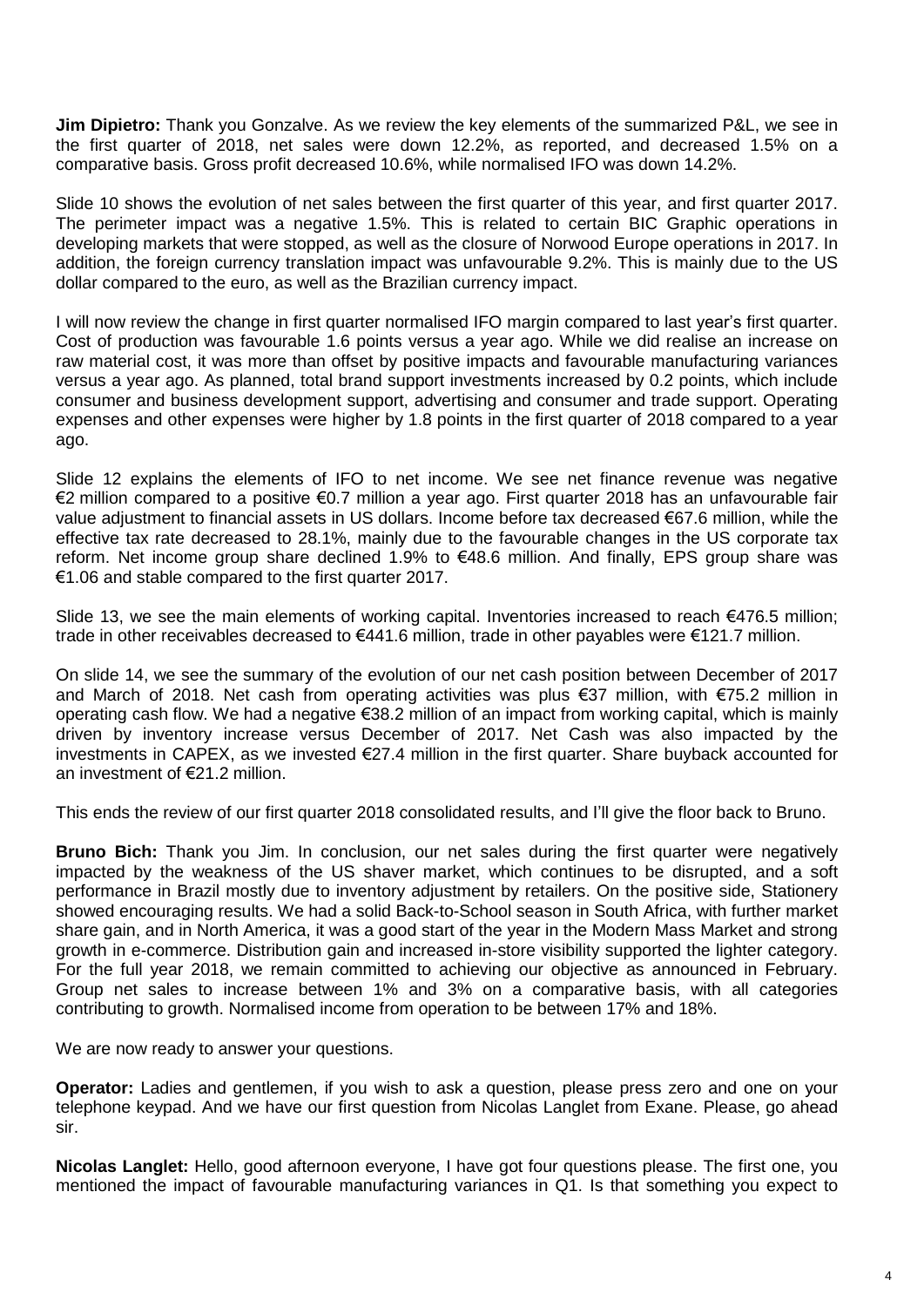revert in the next quarter or not? The second question on Lighters, you mentioned the mid single-digit price increase in the US. Is that for the entire distribution network, or is it only for specific channel? And also, do you plan to increase prices outside US in 2018? Third question is on the raw material, I think at the beginning of the year, you were looking at 50 basis points negative impact for the full year; is that the case? And lastly on the Writing instruments, your key competitor in the US had a trade dispute in the past month, with key retailer. Do you think part of the market share gain is explained by that or not at all? Thank you.

**Jim Dipietro:** So Nicolas, let me start and I'll answer the variance question and the material question, and then I'll hand it over to Gonzalve for the other two. Manufacturing variances is what we have seen in the first quarter is really the change of the year-to-year impact, so first quarter of 2017 was less favourable. We had some favourability rolling into the first quarter of this year based on production and timing of sales that rolled over from the end of last year, so we were favourable in first quarter of 2018 compared to first quarter of 2017. You can see the biggest impact of that coming in Stationery.

For the balance of the year, we don't anticipate the same. We see that really as a first quarter dynamic, and I think that really leads then into your next question on raw material. Our view for the full year remains consistent to what we had said in February. We see the impact of IFO for this year being raw materials increasing, depreciation at a higher rate than it was a year ago, as well as absorption. And absorption will obviously be impacted by the sales results of the year, in addition to OPEX expenses for the full year.

Raw materials, as you mentioned, we were looking at roughly 50 basis points coming into the year. We would see that to be maybe 50 to slightly higher, but maybe depreciation being a little bit lower than what we had anticipated in the year. So in total, cost of production impact that we would envision and estimate for this year, is very consistent to what we discussed back in February of this year.

**Nicolas Langlet:** Okay, so you expect a big reversal of the cost of production in the next three quarters?

**Jim Dipietro:** Yeah, what we had seen in the first quarter was the impact of raw materials. We did have an unfavourable impact in the first quarter that was offset by the variances, and the change of variances versus a year ago. What was lower in the first quarter, but we still forecasted to happen in the balance of the year, is the higher depreciation cost which was less than the full-year estimate in the first quarter as well as the impact of the absorption.

**Nicolas Langlet:** Okay, so the raw material impact in Q1 was at around 50 basis points?

**Jim Dipietro:** It was close to the full-year estimate, yes.

**Gonzalve Bich:** Good afternoon Nicolas, it's Gonzalve. So for your question on Lighter, this year in the US, we took as we said a mid-single-digit price increase across the market, that's an average across the distribution channels. Outside of the US, we based our year-to-year price increases based on market dynamics, consumer buying power, and of course our desire to continue to drive distribution. I don't have any specific numbers pointing to different markets, but we are taking price where possible.

## **Nicolas Langlet:** Okay.

**Gonzalve Bich:** With regards to your question about one of our large competitors and their dispute with a large retailer here, or customer here in the US, I don't think that we've seen an impact of that in our results for the market quite yet, and we remain vigilant on the year to go.

**Nicolas Langlet:** Okay, okay. But is this customer one of your customer already, and a big one?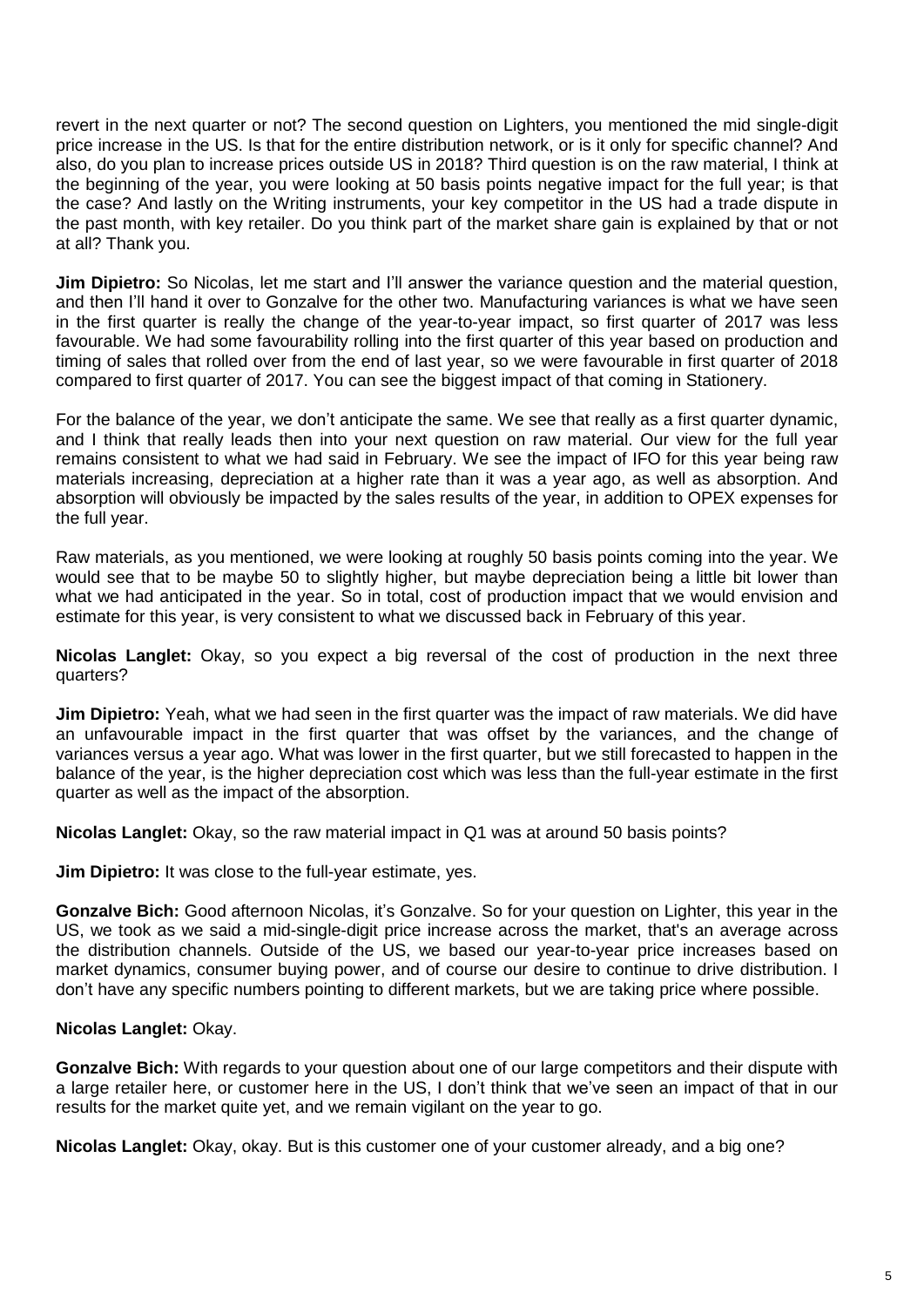**Gonzalve Bich:** Yes, as you know, we want all customers to be our customers, and we want BIC seen, BIC sold everywhere in the US.

**Nicolas Langlet:** Okay, if I can just add one quick question on the adoption of IFRS 16 in your account. Was there any impact on your EBIT in Q1, and what's the impact you expect for the full year?

**Jim Dipietro:** Yeah, IFRS 16 is a very small impact for the full year, and it was extremely small then quarter by quarter. The bigger change, as you have seen in what we have released earlier, is the impact of IFRS 15 with a re-class of investments, brand investments that were above net sales, now below. And year to year, that's a 20 basis points impact of margin, no absolute change, just 20 basis points. IFRS 16 is extremely low impact on the full year basis.

**Nicolas Langlet:** Okay, perfect, thank you.

**Operator:** So, we have another question from Gala Lutaaya from Bank of America Merrill Lynch. Please go ahead.

**Gala Lutaaya:** Good afternoon. I have a few questions please. So the first one is on Shaving. What is your view on the Shaving category? We know that Harry's is now available at Walmart, and your largest competitor in shavings said last week that they are not happy about where they are with their grooming business, and they have plans in place to go back on track. How are you planning on reacting to the continued increase in the level of competition? And on the other hand, in Europe, European Nielsen data show a progressive decline in the shaving category. What are the drivers of the softness in the European market? and do you expect a contagion effect from the US to Europe, given the entrance of the shave clubs in the European Market?

And then my second question is on the guidance. You reiterated your guidance of 1% to 3% organic growth. And considering that Q1 was the easiest quarter in terms of comparables, and you also saw some trade loading in Lighters, this implies that you expect an acceleration over the next quarters, and then what will be the drivers of such an acceleration? Thank you.

**Gonzalve Bich:** Thank you for your question, Gala. So, I'll start with Shaving. As we have said before, the US Shaving market is disrupted. And as you mentioned, one of our key competitors put that forward very eloquently last year, and I don't think that that's decreasing. You still have the main drivers of that disruption direct-to-consumer impact, pricing action by that same said competitor, increased promotional pressure from the market itself, and consumer dynamic changes. We are battling hard through the launch of new products, but also building on our core, and driving share and loyalty from consumers.

The grooming industry is undoubtedly undergoing a transformation – it has for a couple of years. And the visibility that the industry has on the outlook is limited. We remain focused on delivering on our strategy. And when you ask about reaction, it's new products, innovation, promotional activity that are relevant and meaningful for consumers, and working with our customer partners to maintain and grow distribution.

Europe on the other hand has probably been impacted for a longer timeframe, so the amount of disruption or the downward pressure is not as great as we have seen in the last two years in the US. That having been said, it's also disrupted. There are new players entering the market, with Harry's launching in the UK. I think that's going to continue. Shaving globally is a complicated industry right now, but BIC through relevant and innovative products, both new and existing, continues to be chosen by hundreds of millions of consumers around the world. We have told you about our market share achievements here in the US many times over, and I think that we're very focused on continuing that for the balance of the year.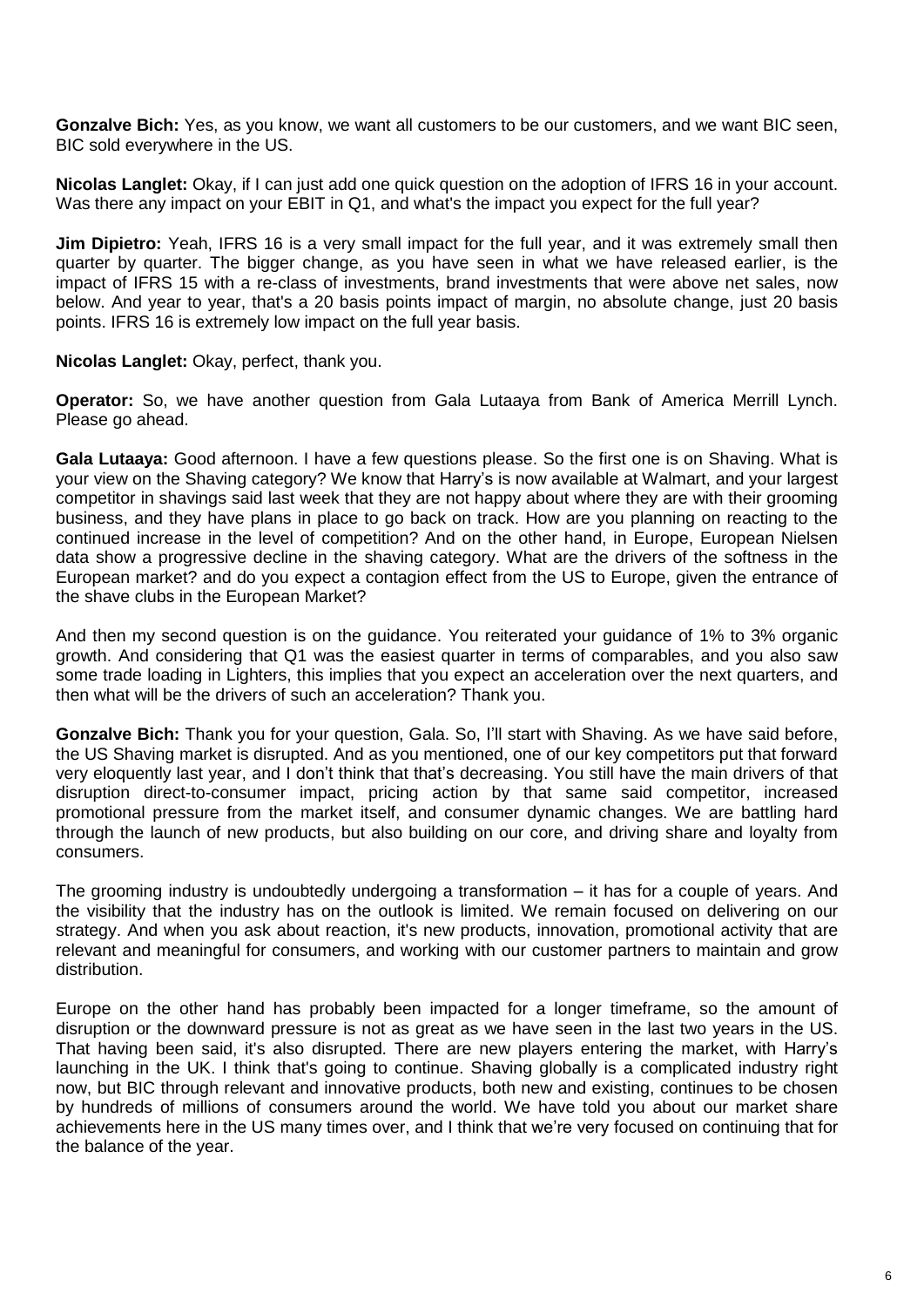From a guidance perspective, yes, we continue to be committed to achieving our sales outlook for the year between 1% and 3%. In the balance of the year, we have Back-to-School coming up in key regions, Europe, the US, and some other geographies in the world, and plan is in place to win there, as well as promotional plans on our three categories. As I said during my comments, distribution gains continue to be an important part of our strategy, either in existing markets or as we grow into new markets. You heard me talk about the growth in Eastern Europe for many quarters, many years at this point, and those are where we continue to see forward progression.

## **Gala Lutaaya:** Okay, thank you very much.

**Operator:** So we have another question from Peter Testa, from One Investments. Please go ahead.

**Peter Testa:** Hi, thank you very much for taking the question. I quess, a question on the gross margin part, just to pick up questions earlier on. You were suggesting that the depreciation and absorption timing might be sort of more stress into later in the year, and I was wondering whether if you felt that overall the sort of other operating efficiencies would be enough to offset this on depreciation/absorption, and then half a point or so on raw material, like you did in Q1? Could you give us some view on how that might moderate. That's my first question.

**Jim Dipietro:** Okay, so back again to reemphasise the comment on the first quarter, that was more of a one-time impact as far as the variances rolling into this year based on the sale of the inventory produced at the end of 2017. So the favourability of what we have seen is really an one-quarter dynamic, if you will, especially compared to first quarter of 2017, where the variances were less favourable. For the balance of the year and for the full year, our view, as I mentioned a little earlier, is really the same as we had coming into the year. We see that you know, again, the guidance, the range of 17% to 18% normalised IFO being impacted by the cost of production in the three elements – again, being raw materials, probably being slightly greater than that of absorption and depreciation.

We have seen the increase of raw materials in the first quarter, and we'll continue to see that for the balance of the year. Absorption a little less so in the first quarter, more so starting in the second quarter; and depreciation similar to absorption, starting in the next quarter. And again, the phasing of that will run through the balance of the year. So currently, especially as we plan the sales growth of 1% to 3%, we don't see a significant change in the viewpoint on cost of production at this point, so we don't see the same impact of the first quarter of efficiencies that we have realised versus a year ago materialising for the balance of the year. But again, this is consistent to what we have seen coming into the year, and what we explained back in February.

**Peter Testa:** Right, okay, and then on the lighter business, the Brazilian de-stocking situation has now gone on for some quarters. And I was wondering if you could give a view or some understanding of how you think that plays through, or what visibility you have managed to gain on that inventory to understand how this should work its way through as we go into 2018.

**Gonzalve Bich:** First of all, good afternoon Peter. The inventory management by wholesalers and retailers is really their strategy, and it's something that we partner with them on to ensure, as I've mentioned before, that they always have adequate inventory of our products to meet demand. The last – you're right – six, nine months have had a lot of volatility in Brazil. I think Brazil in general is highly volatile over the last year, and leading up into the elections of November, it's still going to be a challenging situation. The teams are on the ground and working with each other as partners to ensure that they have the right level of inventory.

If I think about the US, and the pre-buy, if we take the situation, excluding that pre-buy, our results in the US would have been low to mid-single-digit decline. So, inventory management is something that's going on around the world, and for those of us who follow retail, we read a lot about it. What's important from our perspective on an operational level is to ensure adequate levels of inventory, both in the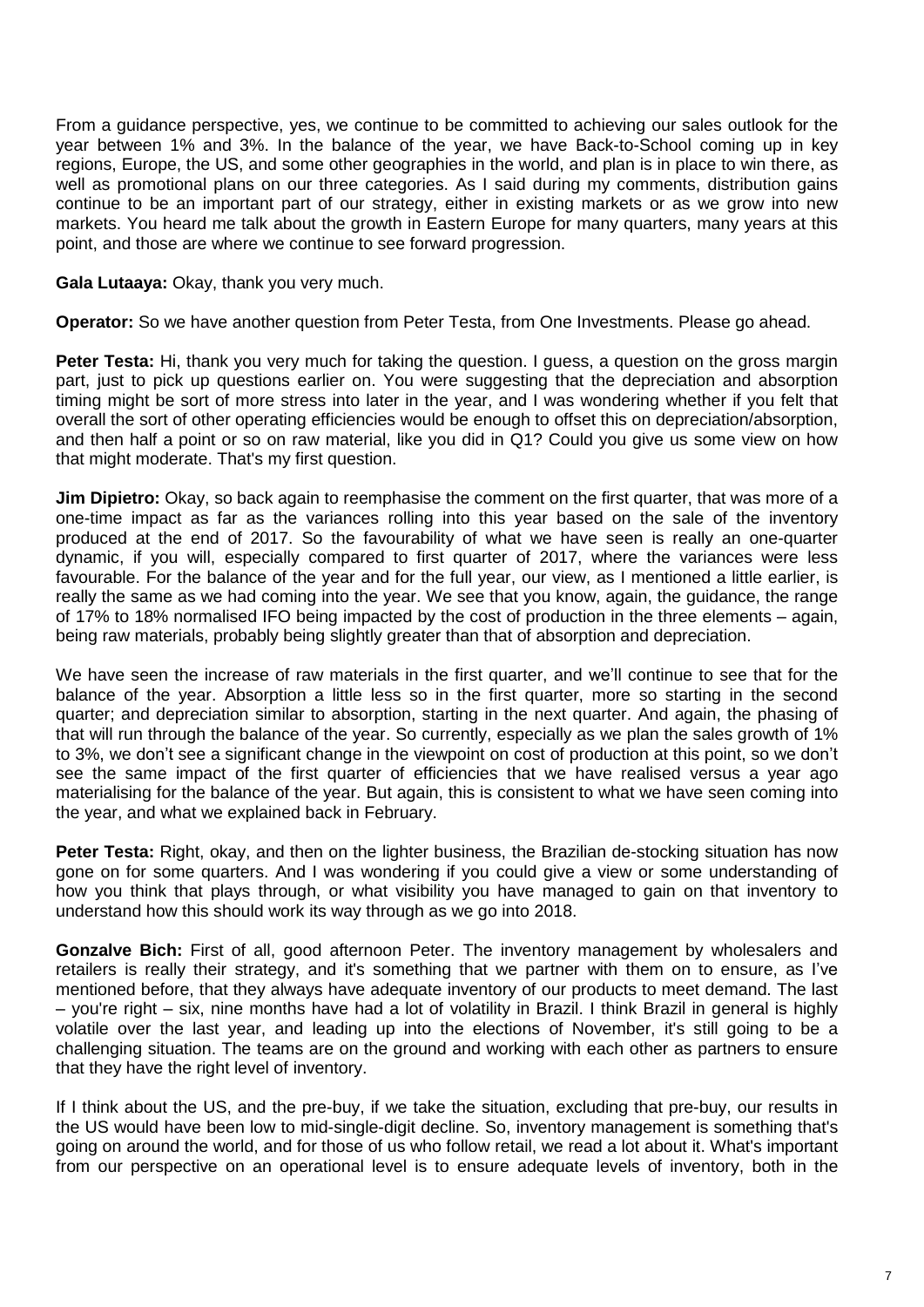warehouse but almost more importantly at the peg or next to the cash registers of the world, so the consumers can find those BIC products and those BIC Lighters every day.

**Peter Testa:** Okay, and do you have a sense of what the growth is in Brazil, excluding the inventory move that's been going on? Is there some context of up/down or where?

**Gonzalve Bich:** Brazil Lighters is not one where we have syndicated data that I could share with you, I wish I could, but we remain focused on managing that and ensuring that retailers have adequate levels of inventory, to never be out of stock, so the consumers can find their BIC Lighters, everywhere any time they need it.

**Peter Testa:** Okay, and then just lastly on the Stationery side, you mentioned that you didn't feel that you had much of a positive benefit from your larger competitor's issues in North America, but however, you have done quite well in market share. Do you have any sense of how your shelf space development progression might go, going forward, based upon the resolution of these issues? Are you as a result winning shelf space, or is it too difficult to tell at this moment? And if not, maybe if you could give some other thoughts as to why such a good market share performance in Q1?

**Gonzalve Bich:** I think, first, it's too early to say anything. This is a relatively new event. I'm going to, of course, point my answer towards the outstanding job of our sales and commercial teams around the country, ensuring that we are winning pegs. New products, absolutely, has been an important part of our strategy. You've heard me talk in the past about champion brands, and massification of products in the hearts and minds of consumers, and so we continue to build share. And then finally, there's ecommerce, and I gave some colour during my commentary about that – it's not low double-digit growth in e-commerce, it's quite important. And that's an important part of our strategy to ensure that a BIC seen is a BIC sold, and that's about ubiquity of distribution offline but also online. And we have dedicated teams working with online partners to ensure that consumers can find all BIC products when they need them online.

**Peter Testa:** Right, okay. Thank you very much for the answers.

**Operator:** So we have another question from Steve Levy from Natixis, please go ahead.

**Steve Levy:** Yes, good afternoon everyone, thank you for taking my questions. The first question is on the Shavers division, and just to get more colour of the question about, are you're seeing more pressure in Europe. I just wanted to know whether or not you are seeing P&G having the same price policy in EMEA, the same in the US?

Second question is on Lighters. I know that BIC Sport events are a good moment to sell Lighters. Have you planned any specific promotion for this quarter for the World Cup, and should we weigh some pressure on margin based on that specific event?

And the third question is on the CAPEX, you spent €27 million this quarter. Does that mean that we can extrapolate for the rest of the year this amount of CAPEX, or it should increase also by the end of the year? That's all, thank you very much.

**Jim Dipietro:** Steve, this is Jim, let me start with the last question on CAPEX, and then I'll turn it back to Gonzalve. The full year estimate of CAPEX is still €150 million that we communicated back in February. Based on our current plans, that is still the full year estimate that we see across all the three categories, so there's no change to the communication guidance we gave back in February for this year's investment at €150 million.

**Peter Testa:** Thank you.